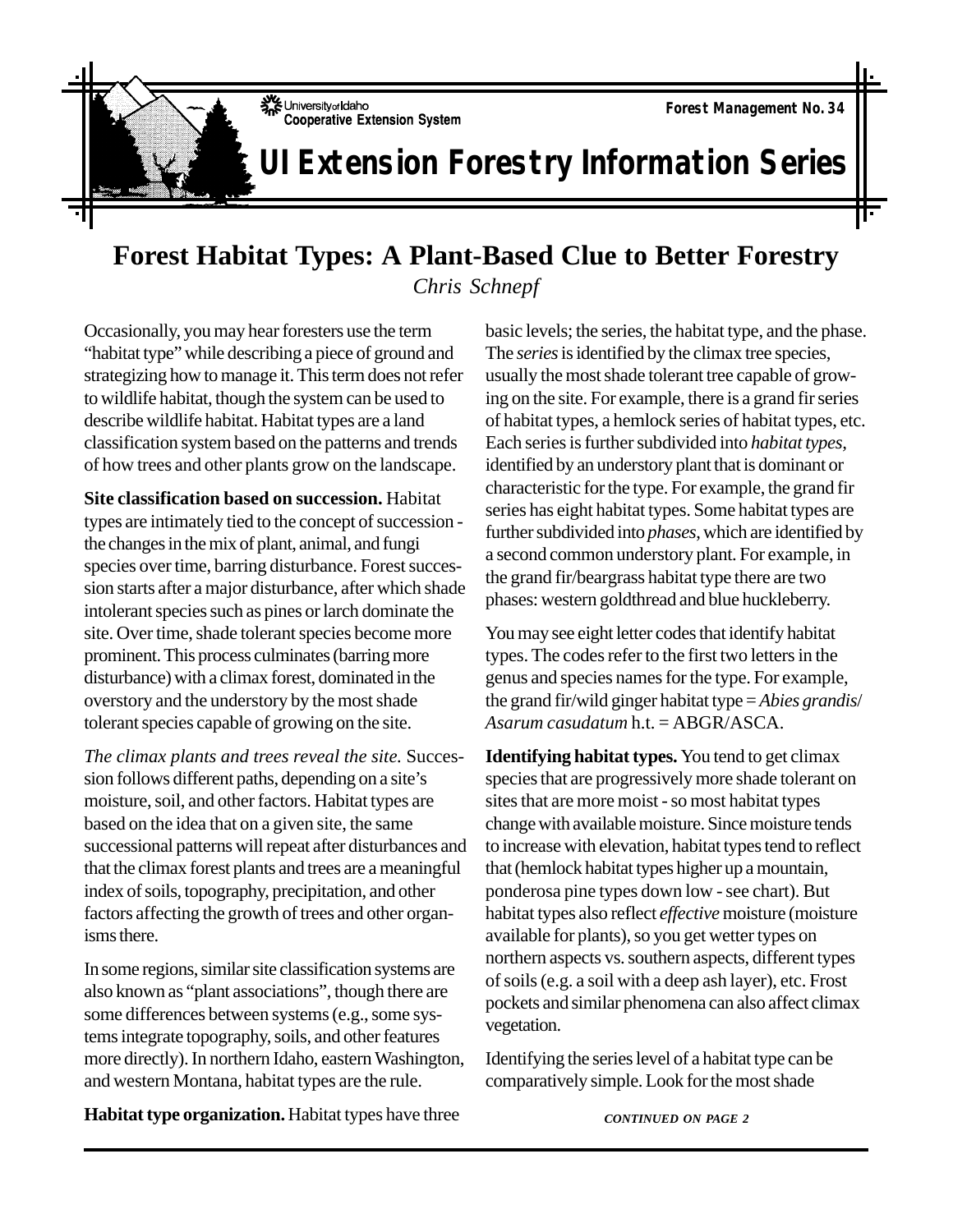tolerant species in the understory. If you can find 10 or more hemlock in the understory per acre, you are in a hemlock habitat series. If Douglas-fir is the most shade tolerant tree you can find there, you are likely in a Douglas-fir series. In some cases, extensive repeated burns have eliminated seed sources for climax tree species. However, because of historical fire exclusion and partial harvesting of early successional species (e.g. pines and larch), most private landowners in Idaho usually have some of the most shade tolerant species capable of growing on their property.

Getting to the habitat type or phase level is more difficult, in part because it requires identification of a variety of understory plants. Essentially, you evaluate the presence and abundance of key "indicator" plants. That appraisal is used with a diagnostic key (see INT 180 below) to determine the habitat type or phase. One of the geniuses of this system is that climax forest conditions do not have to be present to apply this system. Succession is often more rapid for understory plants than trees, so the mix of key understory indicator plants found on the site can help you predict the ultimate climax forest.

**How can habitat types be used.** Habitat types can help you understand successional pathways on your property and make forestry decisions. Knowing the habitat type gives you some clues as to which species to favor. For example, white pine probably occurred on a hemlock habitat type historically, even if you can't find any white pine on the site. By contrast, western red cedar probably never occurred on a site with a Douglas-fir habitat type in the last few thousand years.

Habitat types can also provide management insights, depending on how much data has been collected for the type. For example, if you are likely to get a heavy stand of brush species after disturbance for a given habitat type, it may be worth buying larger seedlings that will beat the brush to occupying the site. You can also get site productivity information, whether you are looking for board feet, animal unit months, or huckleberries. One recent forestry shortcourse participant decided she wanted to buy forest property in a hemlock habitat type because of their relatively high productivity.

Perhaps the chief benefit of learning about habitat types is how it affects the way you think about your forest. If you endeavor to do as Aldo Leopold suggested and "think like a mountain", a good understanding of habitat types provides a valuable part of the vocabulary for that effort, and will provide many insights along way.

**Additional Points.** *What if I don't have any trees on the site?* Habitat typing should be done on closed canopy stands that are at least pole mature (trees  $>4$ " DBH). On an agricultural field, a brush field, or very open stand, habitat type is best determined from the nearest relatively undisturbed stand with similar slope, aspect, elevation, and soils.

*Do plant communities have neat boundaries?* Plant ecologists have debated whether plant communities are "distinct" or "continuous". Even advocates of the "distinct" school acknowledge transitional areas (ecotones) that cannot be delineated as one type or another. You may also find small areas of different habitat types (often closely related) within a given management unit (inclusions). Generally, in Idaho's rugged terrain, habitat types are often distinct enough to be used for management decisions and the system works pretty well.

*Forest cover types are not equal to habitat types!* Forest cover types are based on the current tree cover - they change over time, depending on the type and extent of disturbance or forest management. For example, Idaho has much less ponderosa pine forest cover type now than it did historically. By contrast, we have nearly the same amount of land in the ponderosa pine habitat types that we had 150 years ago. Habitat types are based on potential climax vegetation. That potential remains the same, barring major geological events or climatic trends.

You could have two forests with a 90% cover of ponderosa pine. They would be the same forest cover type, but could easily be different habitat types. One could be a dry, low elevation ponderosa pine habitat type, the other could be a Douglas-fir or grand fir habitat type at an earlier stage of succession.

*CONTINUED ON PAGE 3*